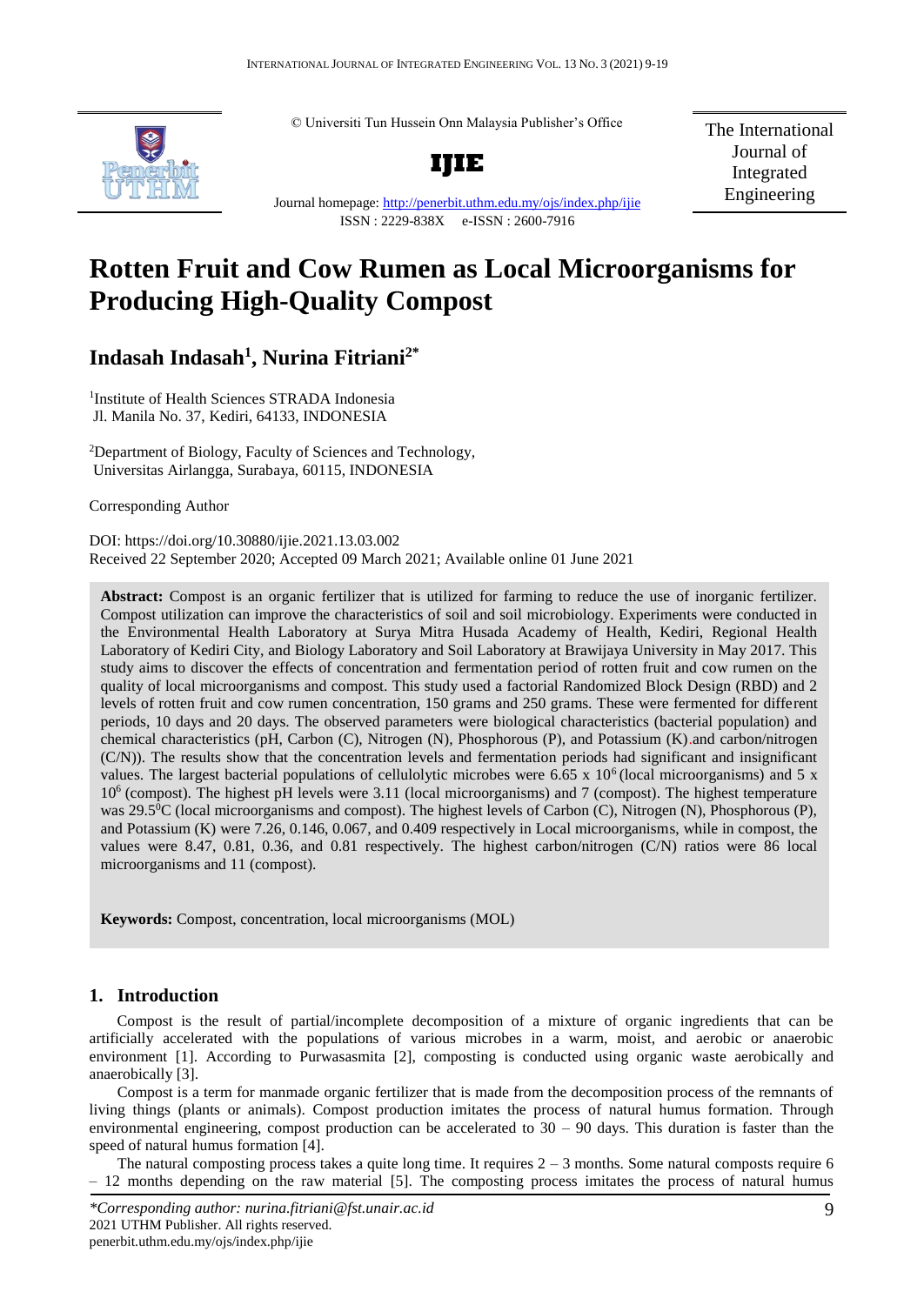formation that is affected by the surrounding environmental condition. Naturally, the decomposition process occurs in aerobic and anaerobic conditions alternately. Compost production can be accelerated to  $30 - 90$  days with the addition of EM-4, Stardec, Starbio, Orgadec, Harmony, and Fix-up Plus [6].

The elements of compost consist of two nutrient groups, namely macronutrient, and micronutrient. Macronutrients are divided into two categories, primary macronutrient, and secondary macronutrient. The primary macronutrient is the nutrient that is needed by plants in a large amount, which consists of Nitrogen (N), Phosphorous (P), and Potassium (K). Meanwhile, secondary macronutrient is the nutrient required in a moderate amount, comprising Calcium (Ca), Magnesium (Mg), and sulfur (S).

Micronutrient is the nutrient that is needed in a tiny amount. It comprises Iron (Fe), Manganese (Mn), Copper (Cu), and Zinc (Zn). Based on the Indonesian National Standard (SNI) that was issued by the National Standardization Agency of Indonesia, the quality of compost fertilizer is based on the contents of Nitrogen (N), Phosphorous (P), and Potassium (K) is described in Table 1.

| <b>Parameter</b>  | <b>Measurement</b> |
|-------------------|--------------------|
|                   | Unit               |
| Nitrogen $(N)$    | 0.40               |
| Phosphorous $(P)$ | 0.10               |
| Potassium (K)     | 0.20               |

**Table 1 - Indonesian National Standard (SNI) of Compost**

Compost is an organic fertilizer that is used for farming to reduce the use of inorganic fertilizer. The use of compost can improve the physical characteristics of soil and soil microbiology [7]. Compost contains nutrient contents such as nitrogen and phosphate in the form of complex compounds like argon, protein, and humic compounds that are hard to be absorbed by plants [8]. Many efforts have been conducted to increase nutrients in compost, such as adding natural ingredients like bone meal, banana bark, and biofertilizer [9].

Composting is the microbial process to decompose organic materials biologically using organic materials as the source of energy [10]. The natural composting process occurs for a long time and slowly. To accelerate the composting process, composting technologies have been developed. One of which is using an activator, so composting occurs more quickly and efficiently [11].

This starter that can also be self-made is known as a local microorganism that comes from easily obtained objects, such as rotten fruit, tapai, spoiled rice, fruit peel, shrimp paste, etc. Bio activator is a material that can be utilized in organic fertilizer production, natural hormone production, biogas production, etc.

Bio activator is not a fertilizer, but a material that contains effective microorganisms that actively help to decompose and ferment organic waste. Microorganisms contained in a bio activator are genetically natural and not engineered. Effective microorganisms that are contained in a bio activator comprise lactic acid bacteria (*Lactobacillus sp.*), decomposer, yeast, fungal spore, photosynthetic bacteria, and other beneficial bacteria (N-fixing bacteria, phosphate solvent bacteria, etc.). A study conducted by [12] found that material from slaughterhouse waste can be used as a bio activator, namely cow rumen.

Rumen consists of animal feed eaten by the livestock, which can be grass/other green feed and booster feed (concentrate). Microorganisms such as bacteria, protozoa, yeast, and fungi perform the fermentation process that occurs inside the rumen. Based on the results of isolation and microbial identification, there are xylanolytic bacteria contained in the rumen solvent, namely *Bacillus sp*., *Cellumonas sp*., *Lactobacillus sp*., *Pseudomonas sp*., and *Acinetobacter sp*. [13]. Moreover, Rahayu [14] stated that during isolation, anaerobic bacteria have the largest population, while there is only a tiny amount of aerobic bacteria.

Local microorganism (MOL) is a microorganism that is utilized as a starter in the production of solid organic fertilizer and liquid fertilizer. The main ingredients of local microorganisms (MOL) consist of some components, namely carbohydrate, glucose, and microorganism source. The basic ingredient for MOL solvent fermentation can be taken from an agricultural product, plantation product, and organic domestic waste. Carbohydrates as a source of nutrients for microorganisms can be obtained from organic waste, such as rice water, cassava, wheat, elephant grass, and Gamal leaf. Glucose comes from brown sugar liquid and granulated sugar as sources of energy. Coconut water and cow urine are the sources of microorganisms [15].

A MOL solvent that has been fermented can be used as a decomposer and liquid fertilizer to increase soil fertility and sources of nutrients for plants. Microorganisms are tiny living beings, which are categorized into protist that comprises bacteria, fungi, protozoa, and algae. Until now, the information about MOL utilization has not been widely known in Sulawesi [16].

According to Syaiffudin [17], MOL made of fruits contains bacteria that trigger plant growth and other bacteria that will help to increase free-living nitrogen fixation. Nitrogen is essential for plants since it functions to increase plant growth, the level of protein in the soil, and foliage plants such as vegetables and grass that propagate microorganisms in the soil [2].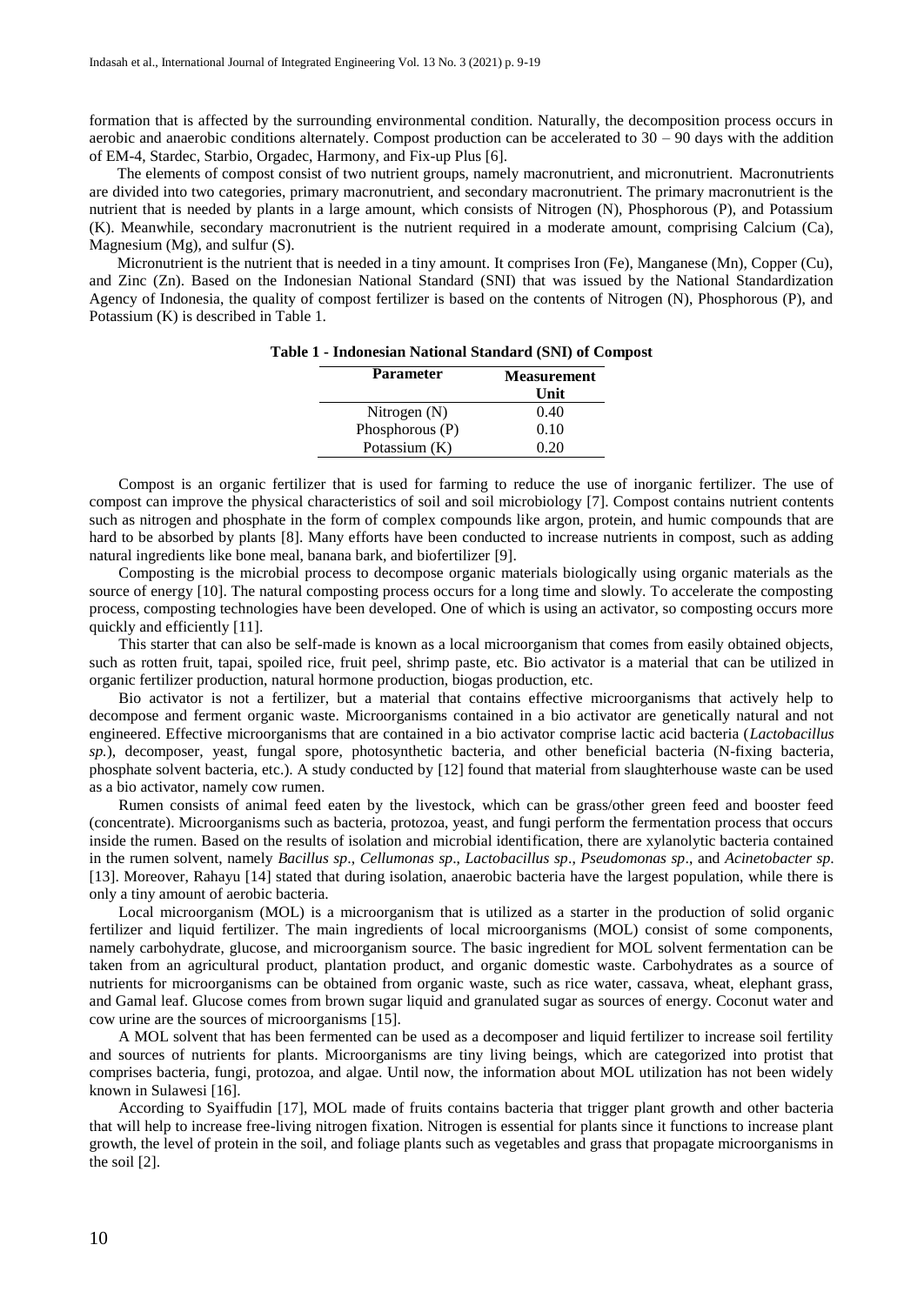The use of cow dung as an additional ingredient for compost production is excellent because besides fulfilling the need for nutrients, compost from cow dung can improve the physical characteristics of soil that simplifies plant development, so the results can be better. Compost from cow dung is a step of success for dryland farmers [18].

#### **2. Materials and Methods**

#### **2.1 Place and Time**

This study was conducted from May 2017 to August 2017. It took place in the Environmental Health Laboratory at Surya Mitra Husada Academy of Health, Kediri, Regional Health Laboratory of Kediri City, and Biology Laboratory and Soil Laboratory at Brawijaya University.

#### **2.2 Equipment and Materials**

The utilized equipment were plastic bottles, a scale, a funnel, a mixer, Kjedhal destruction set, a thermometer, UV-Vis spectrophotometer, a burette, a distillation flask, a hot plate, glasses, a bucket, a knife, an Erlenmeyer flask, a measurement glass, test tubes, a pipette, pH meter, a mixing machine, a beaker glass, petri dishes, an oven, an autoclave, a destruction tool, and a laminar airflow cabinet.

The ingredients for local microorganisms (MOL) production are cow rumen, rotten fruit waste, cow urine, rice water, coconut water, granulated sugar, brown sugar, and bra. The media used Nutrient Agar (NA); physiological saline solution (0.85%); aluminum foil paper; plastic bag; distilled water; and chemical substances for the analysis of Nitrogen (N) content with Kjedhal method, the analysis of available Phosphorous (P) content with Bray 1 method, and the analysis of organic Carbon (C) with Walkey and Black method.

Dilution technique (dilution) / method of counting the number of microbial cells:

1 ml of sample was taken and put in 9 ml of physiological salt or peptone buffer solution to obtain dilution of 1/10-part. 5 ml of the sample is added to 45 ml of diluent solution. From the 1/10 dilution solution, 1 ml was taken and put in 9 ml of graphical or peptone buffer solution to obtain 1/100-part diffusion.

From the 1/100 solution, 1 ml is taken and we put it in 9 ml of garfish or peptone buffer solution to obtain 1/1000part diffusion. Determination of 1/10, 1/100, 1/1000 to show the ratio. This ratio is required for the conversion calculation of the number of cells present in the sample. The number of cells in each dilution suspense is represented by the number of colonies that grow on the agar plate.

#### **2.3 Number of Colonies 1/Dilution**

Pour plate technique is a technique to obtaining pure colonies from a mixed population of microorganisms. This technique is done by mixing agar media which is still liquid with bacterial culture stock. The agar medium is liquefied by heating in a water bath and cooling (50°C). then poured into a plate/ plate. This technique is commonly used in the TPC (Total Plae Count) test. The advantage of this technique is that the microbes that grow can be spread evenly on the agar medium.

Take a sample of 0.1 ml from each dilution. Put it in a sterile petri dish. Immediately close the cup to avoid contaminants. The growth medium is heated first. After boiling evenly until a temperature of  $40 - 50^{\circ}$ C. To isolate the bacteria, the dishes were added with Nutrient agar, while to isolate the mushrooms, 100 ml of Dextrose Agar (PDA) potato media was added so that they could be used for 8 culture plates slowly move the petri dishes to form a figure 8 on the horizontal table to stir. A mixture of agar media with the dilution of microbial culture. After compacting, place the saucer upside down. Incubation is carried out at room temperature for 24 hours for bacteria while for fungi, incubation is carried out at least for  $3\times24$  hours. Observe the colony characteristics of microorganisms. The parameters observed in this study were the number of isolates found, the size of the bacterial colony, the shape of the bacterial colony, the shape of the edge of the colony, and the color of the bacterial colony. Observing bacteria and observing the shape of bacterial cells. The colony morphological data obtained were analyzed descriptively.

#### **2.4 Research Design**

The design of this study is true experimental designs. It used a factorial randomized block design (RBD) as follows:

- First factor is the concentration of cow rumen and rotten fruit waste.
- $BB<sub>1</sub>$  (150 grams of cow rumen and rotten fruit + 2 liters of cow urine + 1.5 liters of rice water + 100 grams of brown sugar  $+1$  liter of coconut water).
- $BB<sub>2</sub>$  (250 grams of cow rumen and rotten fruit + 2 liters of cow urine + 1.5 liters of rice water + 100 grams of brown sugar  $+1$  liter of coconut water).
- The second factor is the fermentation period that consists of; (i) F1 (10-day fermentation), and (ii) F2 (20-day fermentation).

#### **2.5 Implementation of The Study**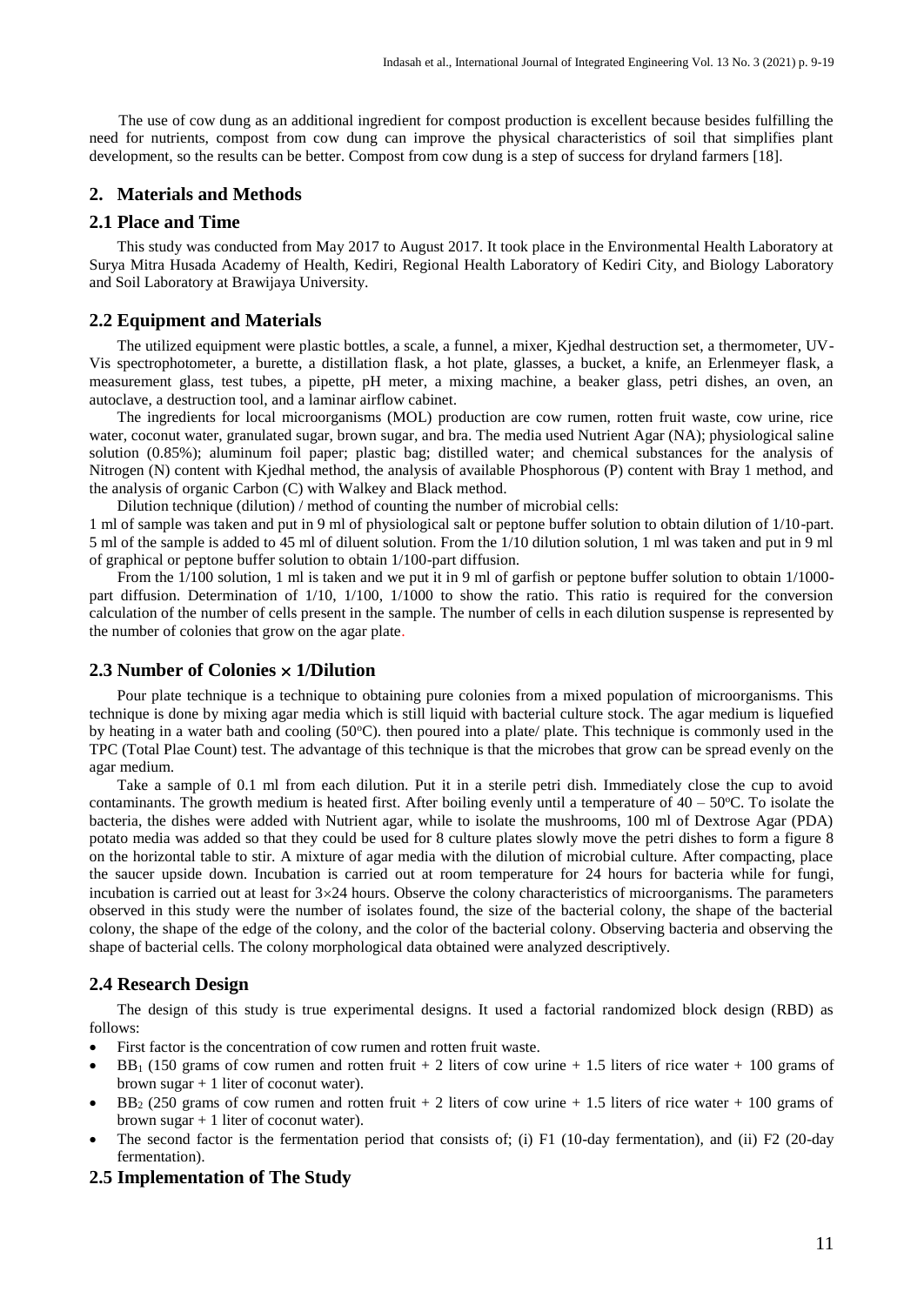#### **2.5.1 Local microorganisms (MOL) Solvent Production**

Local microorganisms (MOL) solvent was made by mixing all of the ingredients. The cow rumen was squeezed to extract the water, then the rotten fruit waste was ground until smooth (using a grinding machine). After that, the brown sugar or granulated sugar, cow urine, and coconut water were added according to the treatment quantity. All of the smooth ingredients and other ingredients were poured into the bucket. Afterward, the ingredients were mixed well, the bucket was closed, and it was given a plastic hose that was connected to a 1,500 ml plastic bottle that have been filled with 500 ml of water. The MOL solvent that has been mixed was fermented according to the treatment, for 10 days and 20 days.

#### **2.5.2 Parameters of Observation**

The observed parameters include; (i) biological characteristic of MOL solvent such as total bacterial population, and (ii) chemical characteristics of MOL solvent, which covers pH, Carbon (C), Nitrogen (N), Phosphorous (P), and Potassium (K) and carbon/nitrogen (C/N).

#### **2.5.2 Data Analysis**

The data obtained from the observation were analyzed using analysis of variance with a factorial randomized block design. If the treatment showed a significant effect, the analysis would be continued with a 5% The Boston Naming Test (BNT).

#### **3. Results and Discussion**

#### **3.1 Bio Activator of Rotten Fruit/Cow Rumen and Observation of Bacterial Colony**

Morphology obtained from this study was obtained from the bio activator of rotten fruit/beef rumen obtained from *Bacillus sp.* as much as  $3.05 \times 102$ , *Azospirillum sp.* as much as  $1.3 \times 106$ , solvent P. as much as  $2.3 \times 105$ , cellulolytic microbes. as much as  $6.65 \times 105$  isolation of bacteria is taking or removing microbes from the environment in nature and growing them as pure culture in an artificial medium.



**Fig. 1 - Morphology of bacillus in rotten fruit/cow rumen**



**Fig. 2 - Morphology of lactobacillus in rotten fruit/cow rumen**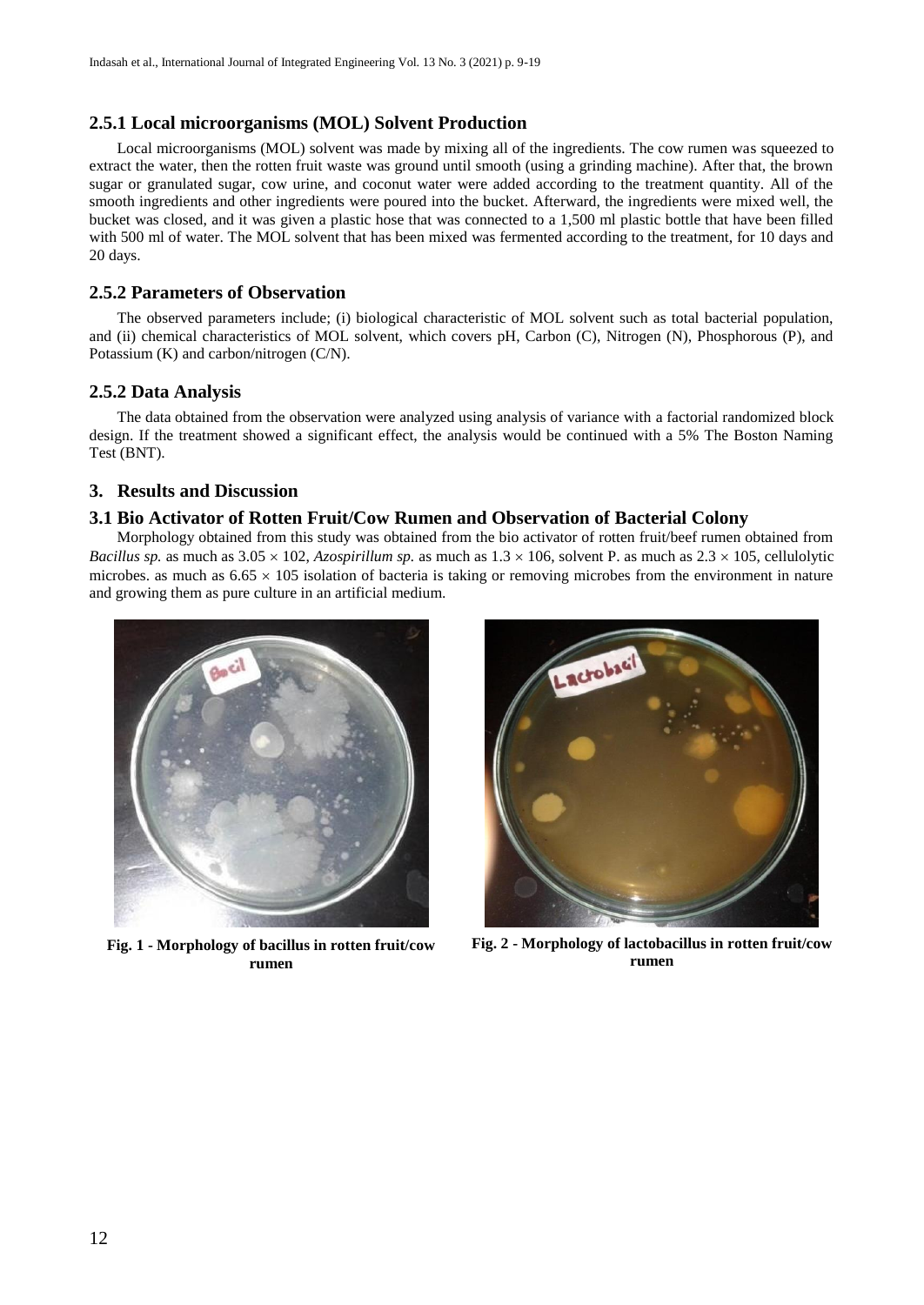

**Fig. 3 - Photosynthetic bacterial morphology in rotten fruit/cow rumen**



**Fig. 4 - Morphology of cellulotic bacteria in rotten fruit/cow rumen**

### **3.2 Total Bacterial Population**

According to Trivana et al. [19], bacterial isolation is an extraction or transfer of microbes from their natural environment to an artificial medium to be cultivated as a pure culture. The more microorganisms there are in a material, the faster the organic decomposition process is. Local microorganisms (MOL) functions as a primary material to accelerate the composting process of organic matter. Fig. 5  $\&$  Fig. 6 show bacterial contamination where more than one type of bacteria was identified inside the plate.





**Fig. 5 -** *Bacillus sp.* **Fig. 6 - Cellulolytic microbes**

Based on the results of the study, the largest bacterial population of *Bacillus sp.* was found in the sample with a concentration of 150 grams that was fermented for 10 days (refer Table 2). There was a decline in the sample fermented for 20 days. Meanwhile, the largest population of cellulolytic microbes was found in the sample with a concentration of 250 grams that was fermented for 20 days (refer Table 3), which experienced a decline.

| Sample type   | $\mu$ <sub>0</sub> $\mu$ - 1 $\sigma$ 0 $\mu$ <i>Ductions sp.</i> In $\mu$ OD solver<br>Time (day) |                    |  |
|---------------|----------------------------------------------------------------------------------------------------|--------------------|--|
|               | 10<br>20                                                                                           |                    |  |
| BB $1(150 g)$ | $3.05 \times 10^6$                                                                                 | $2.15 \times 10^6$ |  |
| BB 2 (250 g)  | $2.4 \times 10^6$                                                                                  | $1.3 \times 10^6$  |  |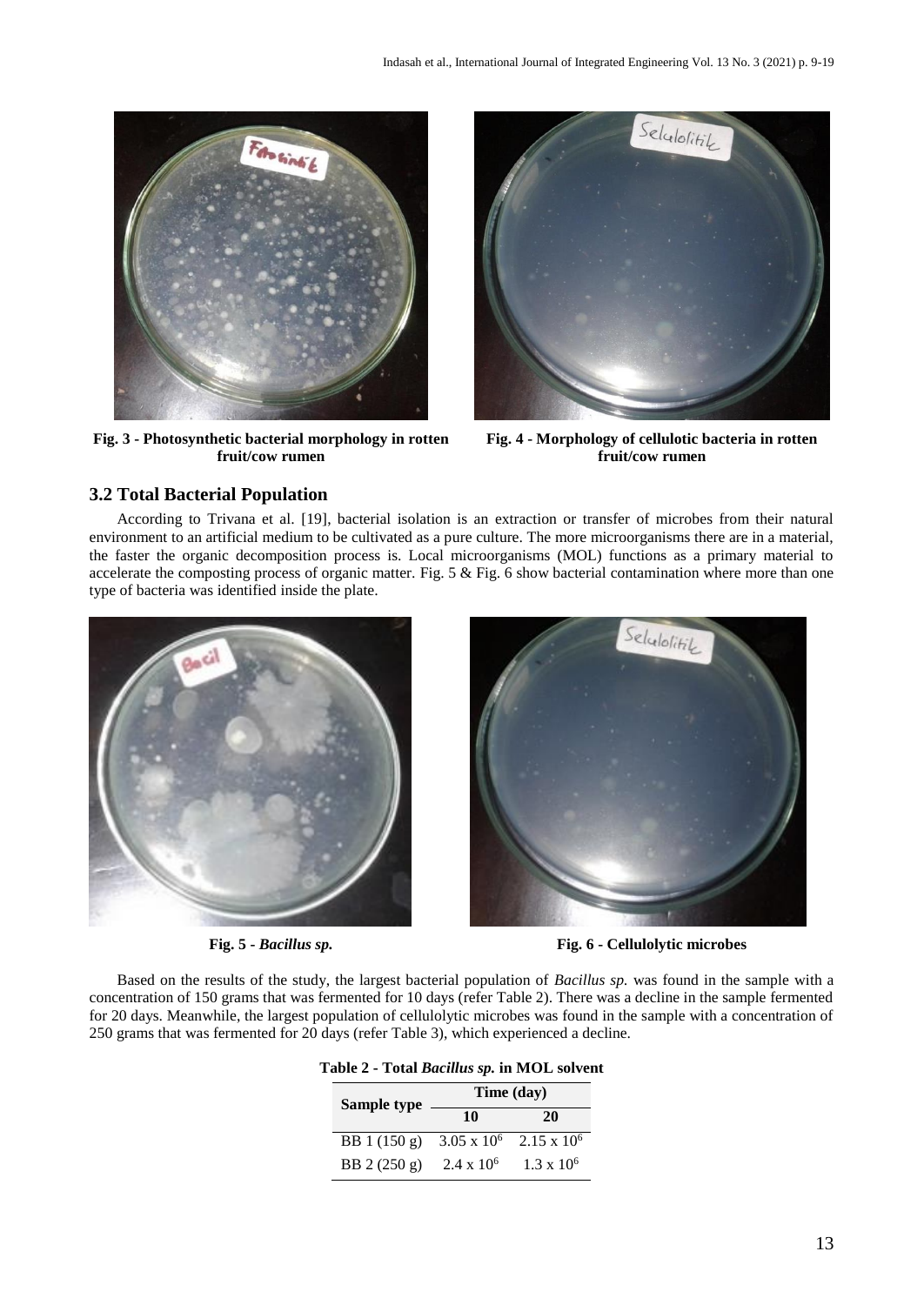| Sample type  | Time (day)        |                    |  |
|--------------|-------------------|--------------------|--|
|              | 10                | 20                 |  |
| BB 1 (150 g) | $1.3 \times 10^6$ | $3.15 \times 10^6$ |  |
| BB 2 (250 g) | $2.3 \times 10^6$ | 6.65 x $106$       |  |

#### **Table 3 - Total cellulolytic microbes in MOL solvent**

For compost, the highest total of bacteria was found in the compost with a concentration of 250 grams that was fermented for 10 days (refer Table 4). The sample fermented for 20 days had a drastic decline.

| Table 4 - Total bacteria in compost |                 |                 |  |  |
|-------------------------------------|-----------------|-----------------|--|--|
|                                     | Time (day)      |                 |  |  |
| Sample type                         | 10              | 20              |  |  |
| BB 1 (150 g)                        | $3 \times 10^6$ | $2 \times 10^6$ |  |  |
| BB 2 (250 g)                        | $5 \times 10^6$ | $1 \times 10^6$ |  |  |

|  |  | $1400 \tau$ - Total bacteria in compost |  |  |
|--|--|-----------------------------------------|--|--|
|  |  |                                         |  |  |

Fermentation occurs due to the activities of microorganisms. These activities cause a fermentation on the right organic substrate. This process can result in the characteristic change of that material. The period of fermentation is affected by factors that directly and indirectly impact a fermentation process. The fermentation period of MOL is different for each MOL ingredient type. This fermentation period is related to food availability that is used as the source of energy and metabolism for microorganisms [20].

The number of microorganisms in MOL tends to decrease after the 20<sup>th</sup> day. This is related to food availability in local microorganisms. A long process of fermentation causes a lack of food reserve because it is used by the contained microbes [21].

#### **3.3 pH of Solvent**

The result in Table 5 shows the pH of the acid in the rotten fruit solution with a concentration of 150 grams at 20 days. This result was not much different from the concentration of 250 grams in 20 days.

| Sample type   | Time (day) |      |      |
|---------------|------------|------|------|
|               | A<br>10    |      | 20   |
| BB 1 (150 gr) | 4.41       | 3.23 | 3.11 |
| BB 2 (250 gr) | 4.15       | 3.35 | 3.16 |

**Table 5 - pH of MOL solvent**

The result of the study shows that the concentration and fermentation period had no significant effect on the pH of the compost. The highest pH was obtained in the treatment of rotten fruit that was fermented for 20 days with 250 g concentration. Afterward, although the pH showed the tendency to increase, there is no significant difference. The pH decrease at the beginning of fermentation was due to the microorganism activities that decompose organic matters in MOL, which generated H+ ions. The effect of the 20-day fermentation period on pH based on 0.05 BNT test had a significant difference with other rates. In the 20-day fermentation sample, the main ingredients of MOL have been destroyed or decomposed perfectly. pH acidity degree is a critical factor for the growth of microorganisms that are involved in the composting process [7].

The degree of acidity that is too high will cause an increase in oxygen consumption, which will harm the environment. Furthermore, it can also change the nitrogen substance in the compost into ammonia (NH3). Conversely, a low degree of acidity will cause a part of the microorganisms to die [5].

| Table 6 - pH of compost |             |            |    |
|-------------------------|-------------|------------|----|
|                         |             | Time (day) |    |
| Sample type             |             | 10         | 20 |
| BB 1 (150 gr)           | 7.8 7,6 7.2 |            |    |
| BB 2 (250 gr)           | 7,5         | -7.4       |    |

#### **3.4 Temperature**

A temperature increase is related to the activities of microorganisms in decomposing organic material, which generates energy in the form of heat, CO2, and steam. The heat produced by fermentation correlates with the curve of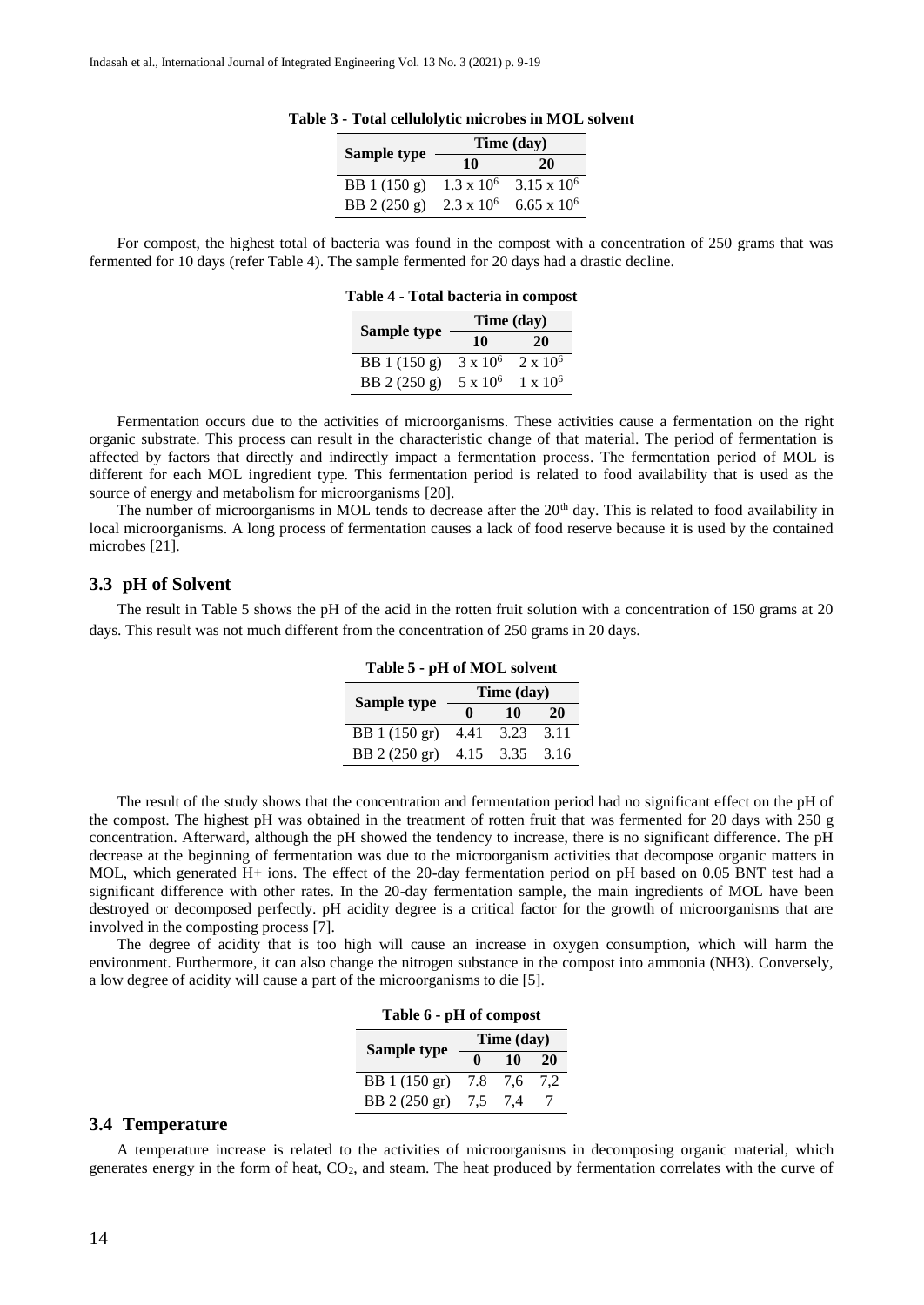microorganism growth. After reaching the peak, the fermentation temperature will decrease, which is presumed to be caused by the decreasing microorganism activities in decomposing organic material.

The result of the study shows that the highest temperature of MOL solvent occurred when it was fermented for 20 days. This temperature was not much different from the room temperature, which was around  $27 - 30^{\circ}$ C. The highest temperature of composting using rotten fruit and cow rumen was on the  $10<sup>th</sup>$  day. The temperature was always the same for every treatment. This means that the difference between the temperatures was insignificant.

**Table 7 - Temperature of MOL solvent**

| Sample type                         | Time (day) |    |    |  |
|-------------------------------------|------------|----|----|--|
|                                     | ∩          | 10 | 20 |  |
| BB 1 (150 g) 27.0°C 29.5 °C 29.0 °C |            |    |    |  |
| BB 2 (250 g) 28.0°C 29.0 °C 29.0 °C |            |    |    |  |

|              | тарк о - тетреташте от сотрож |          |                       |  |
|--------------|-------------------------------|----------|-----------------------|--|
|              | Time (day)                    |          |                       |  |
| Sample type  | 0                             | 10       | 20                    |  |
| BB 1 (150 g) | $26.98^{\circ}$ C             | $29.5^0$ | $29.0$ <sup>o</sup> C |  |
| BB 2 (250 g) | $28.0$ <sup>o</sup> C         | 29.50    | $29.0^{\circ}$ C      |  |

#### **Table 8 - Temperature of compost**

#### **3.5 Organic Carbon Content**

Based on the results of the study, the highest content of carbon (C) was obtained by the sample with 250 grams of concentration that was fermented for 20 days. The acquired results show a significant difference, which means that the best MOL solvent was on the 20<sup>th</sup> day.

**Table 9 - Organic C content in MOL solvent**

| Sample type  | Time (day) |      |
|--------------|------------|------|
|              | 10         | 20   |
| BB 1 (150 g) | 3.86       | 6.74 |
| BB 2 (250 g) | 5.50       | 7.26 |

Compost with the highest value of C was gained by the sample with a concentration of 250 grams that was fermented for 20 days. The longer the composting period, the lower the level of carbon in the manure because microbes use carbon to reproduce [22]. Microbes take the energy for decomposing organic material from the calories generated by biochemical reactions. For example, carbohydrate changes into  $CO<sub>2</sub>$  and H<sub>2</sub>O continuously. Thus, the content of carbon in the manure lessens [23].

| Sample type  | Time (day) |      |  |
|--------------|------------|------|--|
|              | 10         | 20   |  |
| BB 1 (150 g) | 5.23       | 8.11 |  |
| BB 2 (250 g) | 5.83       | 8.47 |  |

**Table 10 - Organic C content in compost**

#### **3.6 Total Nitrogen Content**

According to Kurniawan [24], the value of N increases and decreases during the process of bio activator production because nitrogen (N) fluctuates. In general, the level of nitrogen in each bio activator increased. The results of the study show that the MOL solvent of rotten fruit and cow rumen with a concentration of 150 grams that was fermented for 10 days had the highest content of Nitrogen.

The compost that had the highest content of Nitrogen was the sample with the 250 grams concentration that was fermented for 20 days.

According to Ahmad [25], MOL of fruit that contains balanced content of N and P is great for the growth of vegetative plants because it has carbohydrates from rice water, granulated sugar, and fruits as the source of microorganisms. Nitrogen is a substance that composes chlorophyll, protein, and fat.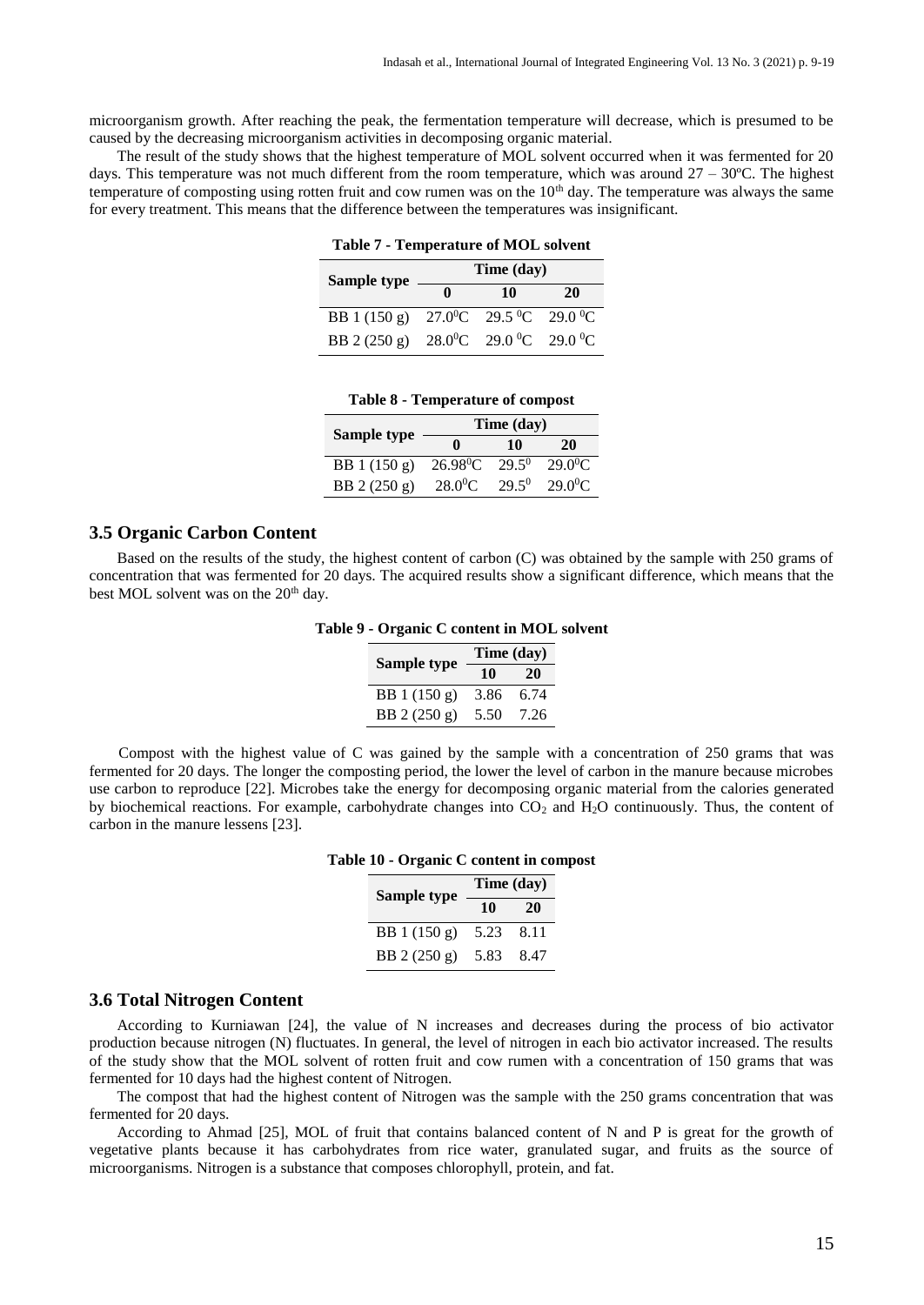Nitrogen is needed by microorganisms to maintain and form body cells. The higher the nitrogen level, the faster organic material is decomposed because microorganisms as compost decomposers require nitrogen to develop [26].

| Table 11 - Total N content in MOL solvent |                                   |            |    |  |  |  |
|-------------------------------------------|-----------------------------------|------------|----|--|--|--|
|                                           | Sample type                       | Time (day) |    |  |  |  |
|                                           |                                   | 10         | 20 |  |  |  |
|                                           | BB 1 $(150 g)$ 0.146 0.094        |            |    |  |  |  |
|                                           | BB $2(250 \text{ g})$ 0.128 0.114 |            |    |  |  |  |

#### **Table 12 - Nitrogen content in compost**

| Sample type  | Time (day) |      |  |
|--------------|------------|------|--|
|              | 10         | 20   |  |
| BB 1 (150 g) | 0.59       | 0.65 |  |
| BB 2 (250 g) | 0.67       | 0.81 |  |

#### **3.7 Content of Phosphorous**

Nutrient Phosphorous (P) plays a role in the growth and development of roots as well as fertilization. Fertilizer with a high level of K helps to form protein and mineral, and improve plant resistance to drought, pest attack, or disease [27]. The results of the study show that the MOL solvent with a concentration of 250 grams that was fermented for 20 days had the highest content of Phosphorous (P). On the other hand, the highest compost quality was obtained by the sample fermented for 20 days. These are two different things.

Microorganisms have an important role in the production of Phosphorous. Organic Phosphorous (P) substance is transformed and mineralized into an organic compound. P substance is an organic material, so it is highly essential for soil fertility. Nutrition from organic materials can increase the level of soil nutrients to achieve optimal fertility intensity [28].

#### **Table 13 - Content of Phosphorous (P) in MOL solvent**

| Sample type  | Time (day) |       |  |
|--------------|------------|-------|--|
|              | 10         | 20    |  |
| BB 1 (150 g) | 0.053      | 0.043 |  |
| BB 2 (250 g) | 0.067      | 0.048 |  |

#### **Table 14 - Content of P in compost**

| Sample type   | Time (day) |      |  |
|---------------|------------|------|--|
|               | 10         | 20   |  |
| BB 1 (150 g)  | 0.24       | 0.36 |  |
| BB $2(250 g)$ | 0.29       | 0.35 |  |

#### **3.8 Content of Potassium**

Macronutrients required by plants are Nitrogen, Phosphorous (P), and Potassium **(**K). Nitrogen (N) is beneficial for the growth of shoots, stems, and leaves. Phosphorous (P) is used to stimulate the growth of roots, fruits, and seeds. Potassium (K) is needed to increase plant resistance to pest attacks and diseases [28].

The results show that the MOL solvent that was fermented for 10 days had the highest content of potassium. Meanwhile, the highest quality of compost was obtained by the treatment with the 20-day fermentation and the 150 grams concentration. Potassium is used by microorganisms in substrate material as a catalyst. The presence of bacteria and their activities will greatly affect the content of potassium. Potassium can be fixed and stored in cells by bacteria and fungi [19].

According to Purwasasmita [2], the microorganisms that fix potassium come from organic material that has been decomposed by microorganisms in compost material. Compost material that is fresh and organic contains potassium in the form of complex compounds that cannot be directly used by the plant to grow. However, with the activities of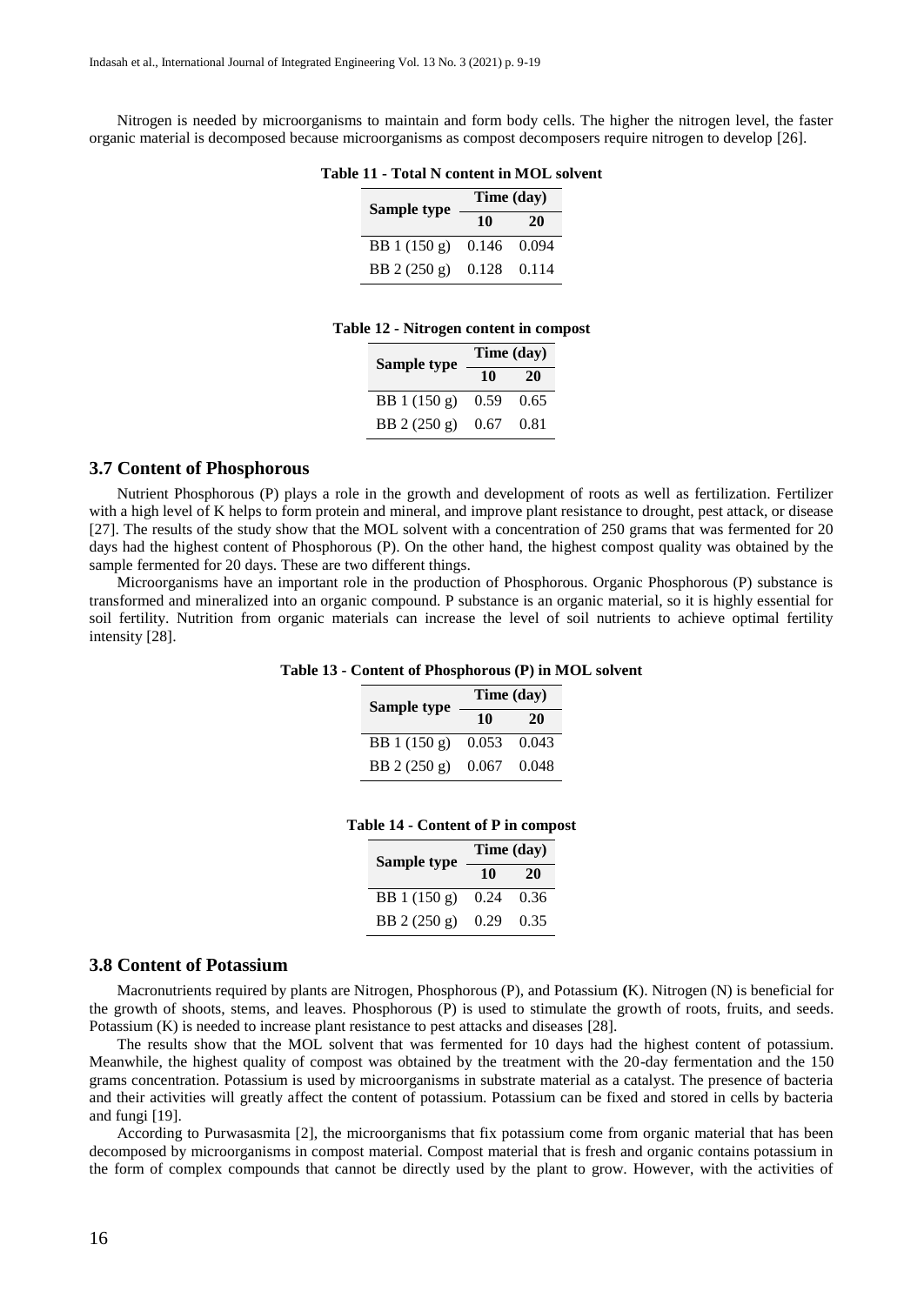decomposing microorganisms, the complex compounds can be transformed into simple compounds that eventually generate potassium substances that can be absorbed by plants. Essentially, potassium has a significant role in photosynthesis to form proteins and cellulose. Besides, it can also strengthen the stem of a plant, which also makes it able to increase plant resistance.

| <u>Convent of a overgream material</u> p |             |       |  |
|------------------------------------------|-------------|-------|--|
| Sample type                              | Time (day)  |       |  |
|                                          | 10          | 20    |  |
| BB 1 (150 g)                             | 0.393 0.246 |       |  |
| BB $2(250 g)$                            | 0.409       | 0.254 |  |

**Table 15 - Content of Potassium in MOL solvent**

| Table 16 - Content of Potassium (K) in compost |  |  |  |  |  |  |  |
|------------------------------------------------|--|--|--|--|--|--|--|
|------------------------------------------------|--|--|--|--|--|--|--|

| Sample type  | Time (day) |      |  |
|--------------|------------|------|--|
|              | 10         | 20   |  |
| BB 1 (150 g) | 0.62       | 0.81 |  |
| BB 2 (250 g) | 0.64       | 0.55 |  |

#### **3.9 C/N Ratio**

The value of the Carbon/Nitrogen (C/N) ratio highly depends on the activities of microorganisms in the soil. In an intensive weathering process, there is a rapid change in the soil. Heterotrophic bacterial flora, fungi, and actinomycetes become active, reproduce rapidly, and produce a lot of  $CO<sub>2</sub>$ . In this condition, nitrate disappears from the soil because the nitrogen is consumed to form the bodies of microorganisms [29]. Therefore, the lower the C/N ratio, the more intensive the weathering.

Based on the results of the study, the MOL solvent with the highest C/N level can be obtained in 20 days, while the best compost quality can be obtained in 10 days. If the C/N content is higher, the compost is not mature enough and requires a longer decomposition period [30]. Compost is mature if the C/N ratio is < 20 [31]. One of the indicators that signify the decomposition process in composting is the decomposition of the C/N substrate by microorganisms or other decomposers. The change of the C/N ratio occurs during decomposition since carbon is used as a source of energy and it disappears in the form of  $CO<sub>2</sub>$ , so the carbon content decreases over time [32].

The longer the decomposition process, the smaller the C/N ratio [33]. The content of Carbon in compost material reduces a lot since it is used as a source of food/energy. On the other hand, the content of nitrogen increases because the decomposition process of compost material using microorganisms produces ammonia and nitrogen. Thus, the C/N ratio decreases.

| Sample type  | Time (day) |       |  |
|--------------|------------|-------|--|
|              | 10         | 20    |  |
| BB 1 (150 g) | 36         | 86    |  |
| BB 2 (250 g) | 45.75      | 74.25 |  |

#### **Table 17 - C/N ratio in MOL solvent**

#### **Table 18 - C/N ratio in compost**

| Sample type  | Time (day) |    |  |
|--------------|------------|----|--|
|              | 10         | 20 |  |
| BB 1 (150 g) | 11         | 10 |  |
| BB 2 (250 g) | 10         | Q  |  |

#### **4. Conclusion**

From this study on the quality analysis of local microorganisms (MOL) solvent and compost from rotten fruit and cow rumen, it can be concluded that the concentration of rotten fruit and cow rumen and the period of fermentation has insignificant effects on the sole factor, especially MOL solvent content. The largest bacterial population in the MOL solvent was cellulolytic microbes. The best pH fermented for 20 days. The highest temperature was fermented for 20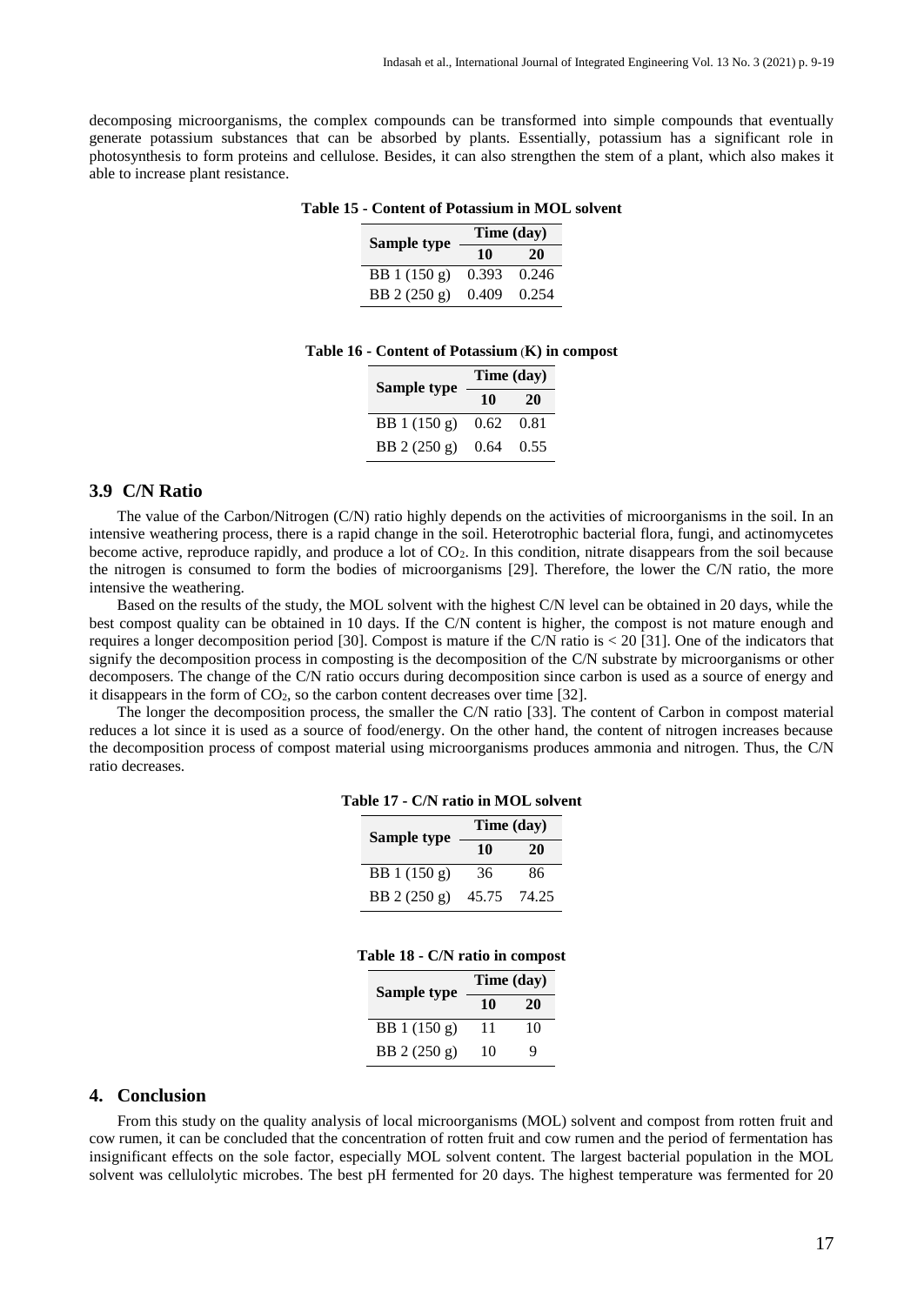days. The highest content of organic C with the 250 grams concentration that was fermented for 10 days. The highest content of N with the 150 grams concentration that was fermented for 10 days. Meanwhile, in compost, it was obtained by the 150 grams sample was fermented for 20 days. The highest content of fermented for 10 days. On the other hand, the highest content of P in compost was found in the 20-day fermentation sample. The highest K in the 250 grams sample was fermented for 10 days. Meanwhile, in compost, it was found in the 150 grams sample that was fermented for 20 days. The best C/N ratio with a concentration of 150 grams was fermented for 20 days. Meanwhile, in compost, it was found in the sample with the same concentration that was fermented for 10 days.

#### **References**

- [1] Crawford J. H. (2003). Kompos. Bogor
- [2] Purwasasmita M. (2009). Mikroorganisme Lokal Sebagai Pemicu Siklus Kehidupan. Jakarta
- [3] Purwendro N. S. (2006). Mengolah Sampah Untuk Pupuk Pestisida Organik. Penebar Swadaya. Jakarta
- [4] Yuwono D. (2006). Kompos. Penebar Swadaya. Jakarta
- [5] Djuarnani N., Kristian & Budi S. (2009). Cara Cepat Membuat Kompos. Agromedia Pustaka. Jakarta
- [6] Yovita H. I. (2007). Membuat Kompos Secara Kilat. Jakarta
- [7] Elpawati, Dara S. D. & Dasumiati (2015). Optimalisasi penggunaan pupuk kompos dengan penambahan *Effective Microorganism* 10 (EM10) pada produktivitas tanaman jagung (*Zea mays L*.). Jurnal Bilogi, 8, 77–87
- [8] Setyotini A. E. & Saraswati D. R. (2016). Kompos, Pupuk Organik dan Pupuk Hayati. Jakarta
- [9] Simanungkalit R. D. M., Suriadikarta D. A., Saraswati R., Setyorini D. & Hartatik W. (2006). Pupuk Organik dan Pupuk Hayati. Balai Besar Penelitian dan Pengembangan Sumberdaya Lahan Pertanian
- [10] Dewi I. (2012). Pengolahan sampah skala rumah tangga menggunakan metode composting. Fakultas Teknik LIMIT'S, pp. 35–48
- [11] Arisha H. M. E., Gad A. A. & Younes, S. E. (2013). Response of seome pepper cultivar to organic and mineral nitrogen fertilizer under sandy soil conditions. Zagazig Journal of Agricultural Research, 30, 1875-1899
- [12] Sinaga H. (2011). Penggunaan Rumen Sapi sebagai aktivator Pada pembuatan Kompos daun Lamtoro. Medan
- [13] Lamid K. M., Chuzaemi S. & Puspaningsih N. (2006). Inokulasi bakteri xinalolitik asal rumen sebagai upaya peningkatan nilai nutrisi jerami padi. Jurnal Hasil Resit, 14(2), 1-6
- [14] Rahayu E. (2003). Lactic acid bacteria in fermented food of Indonesian origin. Jurnal Agritech 23(2), 75-84
- [15] Darwis S. N. & Indo M. (1992). Teknologi Fermentasi Budidaya Selada. Rajawali Press
- [16] Suhastyo A. A. (2011). Studi Mikrobiologi dan Sifat Kimia Mikroorganisme Lokal Yang Digunakan Pada Budidaya Padi Metode SRI (System of Ric Intensification). Bogor
- [17] Syaifuddin A., Mulyani L. & Sulastri E. (2010). Pemberdayaan Mikroorganisme Lokal Sebagai Upaya Peningkatan Kemandirian Petani. Jakarta
- [18] Wiskandar (2002). Peran Pupuk Kandang Untuk Memperbaiki Sifat Fisik Tanah Di Lahan Kritis. Kongres Nasional VII
- [19] Trivana L., Pradhana A. Y. & Manambangtua A. P. (2017). Time optimization of the composting of organic fertilizer based on goat manure and coconut coir dust using EM4 Bio-Activator. Jurnal Sains dan Teknologi Lingkungan, 9(1), 16–24
- [20] Sriwati R., Chamzurni T. & Sanjani A. (2013). *Trichoderma virens* isolated from cocoa plantation in Aceh as biodecomposer cocoa pod husk. Jurnal Natural, 13(1), 6–14
- [21] D. A. N. B. U. (October 21, 2009). Mempercepat, "Disampaikan pada Acara Pertemuan Rutin Kelompok PKK Dusun Sangubanyu Sumberrahayu Moyudan Sleman". Indonesia
- [22] Murtalaningsih (2010). Studi Pengaruh Penambahan Bakteri Dan Cacing Tanah Terhadap Laju Reduksi Dan Kualitas Kompos. Laporan Tugas Akhir, Institut Teknologi Sepuluh Nopember
- [23] Subali E. B. (2010). Pengaruh Waktu Pegomposan Terhadap Rasio Unsur C/N Dan Jumlah Kadar Air Dalam Kompos. Semarang
- [24] Kurniawan A. (2014). Pengaruh dosis kompos berbahan dasar campuran feses dan cangkang telur ayam terhadap pertumbuhan tanaman bayam cabut (*Amaranthus tricolor L*) sebagai sumber belajar biologi SMA kelas XII. JUPEMASI-PB10, 1, pp. 69
- [25] Ahmad. (2013). Mikroorganisme Lokal, Solusi Bagi Petani. http://isroi.wordpress.com
- [26] Raras N., Hadid A. & Burhanuddin L. (2018). Pengaruh Mikroorganisme Lokal Buah-Buahan (*Lactuca sativa L*.). Jurnal Faperta Untad, 6(1), 127–135
- [27] Purwa D. R. (2009). Petunjuk Pemupukan. Jurnal Agriceca, 3(4), 7–11
- [28] Santi S. S. (2009). Kajian Pemanfaatan Limbah Nilam Untuk Pupuk Cair Organik Dengan Proses Fermentasi. Teknik Kimia, pp. 170–175
- [29] Soepardi G. (2013). Sifat Dan Ciri Tanah 1. Institut Pertanian Bogor
- [30] Tambunan E.R. (2009). Respon Pertumbuhan Bibit Kakao Pada Media Tumbuh Sub Soil Dengan Aplikasi Kompos Limbah Pertanian Dan Pupuk Anorganik. Universitas Sumatera Utara
- [31] Mathur S. P., Owen G., Dinel H. & Schnitzer M. (2013). Determination of compost biomaturity. Biological